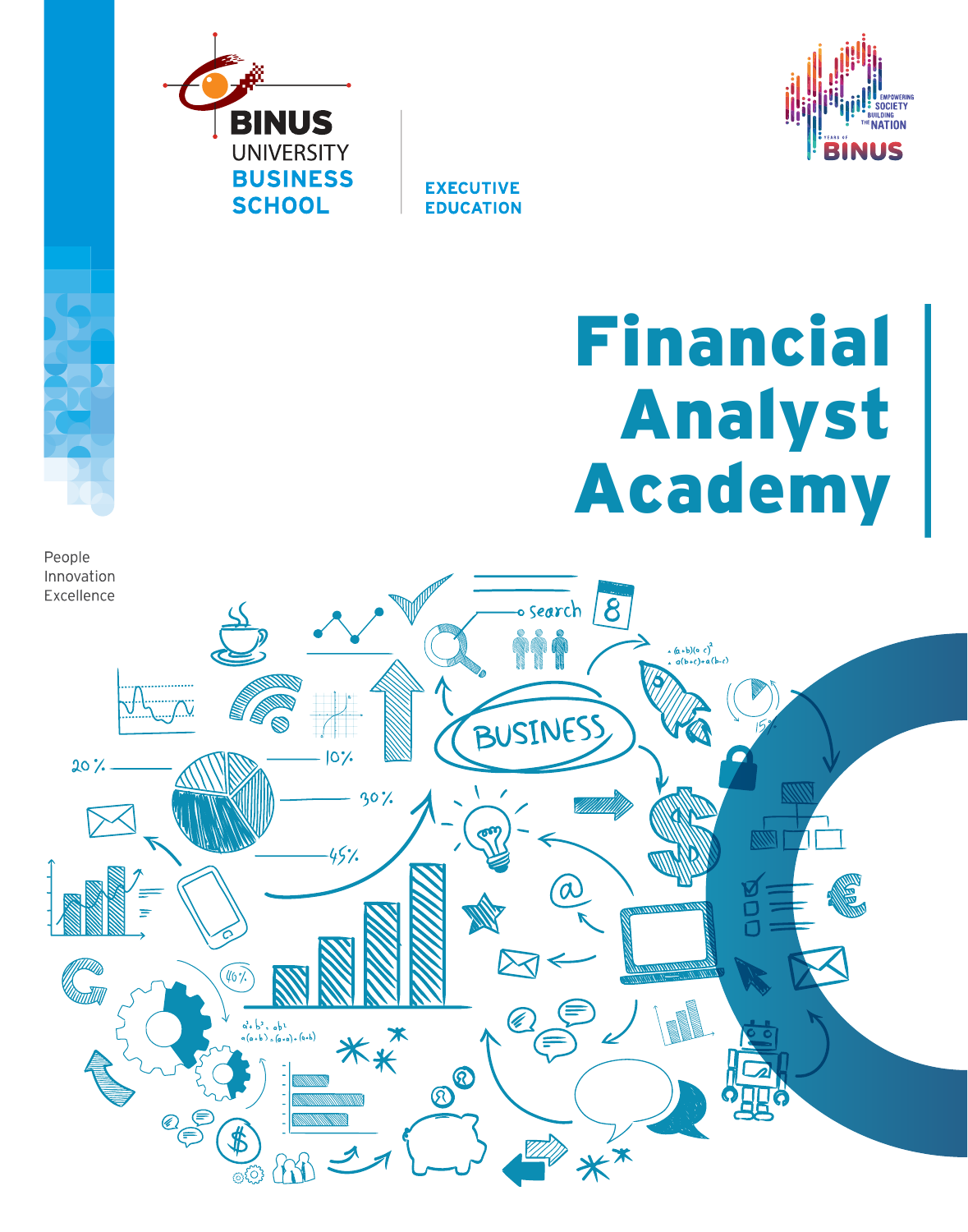## **CURRICULLUM**

## Ethics and Professional Standards:

This topic introduces ethics, related challenges to ethical behavior, and the role played by ethics and professional- ism in the investment industry. A very important subject, which you must adhere to as a CFA candidate.

#### Quantitative Methods:

Introduces quantitative or Statistics you learn on how to do proper data collections, samplings, calculations and hypotheses testing which you can use for testing assumptions, calculating the probability of events etc.

## Economics:

Introduces economics mostly in theoretical and application form. In this topic you will learn about the market and financial environment, both macro and micro in which companies operate.

#### Financial Reporting Analysis:

Explain and analyze Financial Statements issued by a firm and to judge its quality and reliability. Some popular issues such as difference in accounting standards are also discussed.

#### Corporate Finance:

In Corporate Finance you will learn about the various aspects of the capital structure of a firm including how to calculate the cost of equity and capital budgeting.

#### Asset Valuation:

On Asset Valuation you will learn the basic concepts and valuation methods for Equity, Debt, Derivatives and Alternatives Investments, four major asset classes.

#### Portfolio Management and Wealth Planning:

On Portfolio Management we cover the development of portfolio management theories and introduction about diversification concept.

| <b>RATE %</b> |
|---------------|
|---------------|

| <b>Topic Area</b>                         | Level 1 | Level 2    | Level 3    |
|-------------------------------------------|---------|------------|------------|
| <b>Ethical and Professional Standards</b> | 15%     | $10 - 15%$ | $10 - 15%$ |
| Quantitative Methods                      | 10%     | $5 - 10%$  | 0%         |
| Economics                                 | 10%     | $5 - 10%$  | $5 - 10%$  |
| <b>Financial Reporting and Analysis</b>   | 15%     | $10 - 15%$ | 0%         |
| Corporate Finance                         | 10%     | $5 - 10%$  | $0\%$      |
|                                           |         |            |            |
| Equity Investment                         | 11%     | $10 - 15%$ | $10 - 15%$ |
| Fixed Income                              | 11%     | $10 - 15%$ | $15 - 20%$ |
| Derivatives                               | 6%      | $5 - 10%$  | $5 - 10%$  |
| Alternate Investments                     | 6%      | $5 - 10%$  | $5 - 10%$  |
| Portfolio Management and Wealth Planning  | 6%      | $10 - 15%$ | $35 - 40%$ |
| %9.4<                                     | 100%    | 100%       | 100%       |

*Source : https://www.cfainstitute.org/en/programs/cfa/curriculum*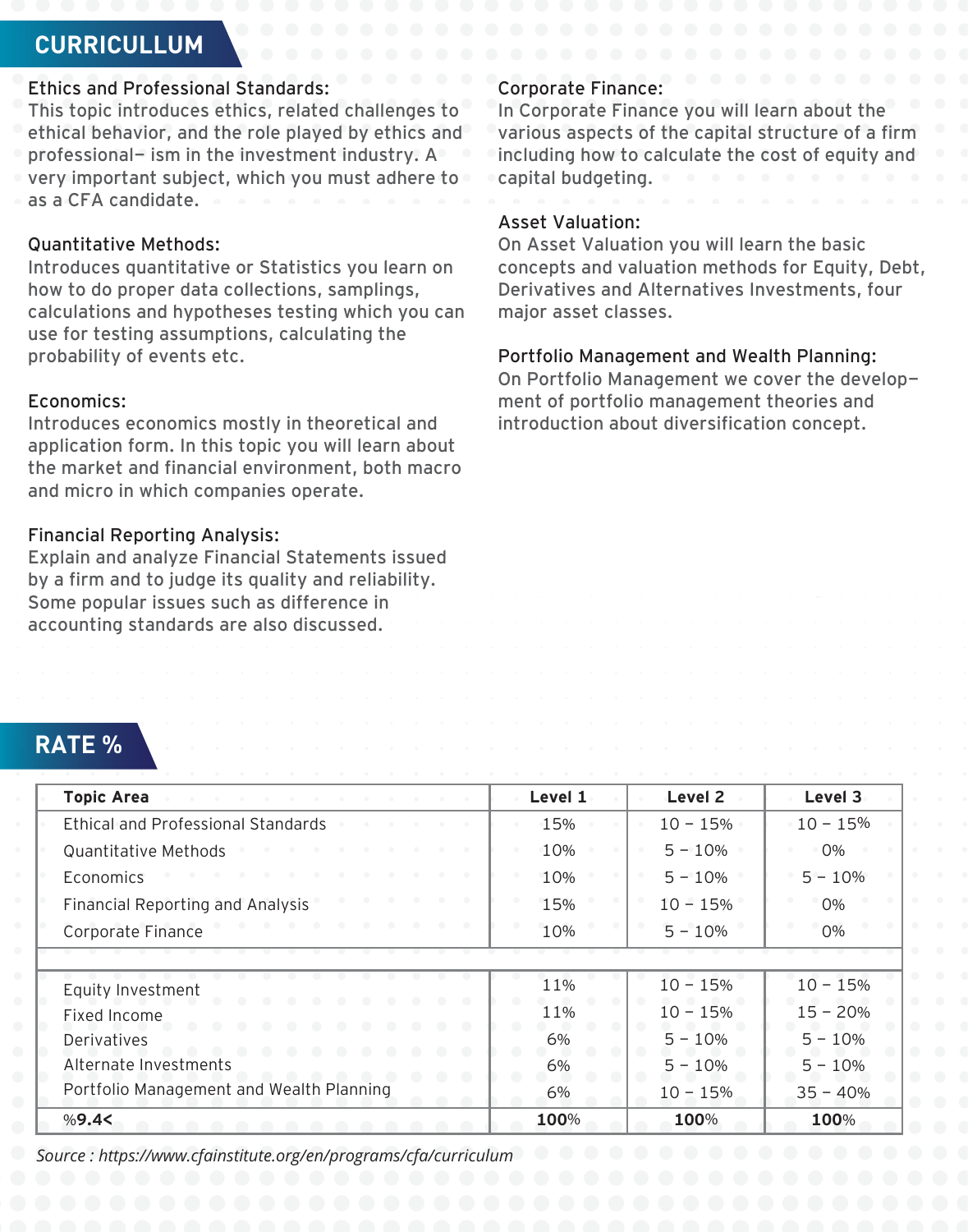## **BACKGROUND**

The Chartered Financial Analyst (CFA®) is a prestigious professional designation for finance and investment analysts. The CFA Program includes a series of three exams; Levels I, II, and III .The last paper-based exams will be offered in December 2020; exams in 2021 will be computer-based for all levels. The examination is conducted twice a year every May & August for Level 2, and May & November for Level 3. The examination is conducted four times a year in February, May, August, & November for Level 1. It is facilitated simultaneously worldwide by the CFA® INSTITUTE.

The rapid growth in the invesment and financial worlds has spurred the need to create a standard which investors and employers to rely when dealing with investment and financial professionals. The need for this standard has stimulated the growth in the number of CFA® participants since the CFA® program is known for its high standards for course content, integrity, and professionalism.

*The CFA® INSTITUTE does not endorse, promote, review, or warrant the accuracy or quality of BINUS BUSINESS SCHOOL – Executive Education or providing CFA® Exam preparation materials or programs, nor does the CFA® INSTITUTE verify pass rates or exam results claimed by such organizations. CFA® and Chartered Financial Analyst are registered trademarks owned by CFA® INSTITUTE. BINUS BUSINESS SCHOOL – Executive Education is not affiliated with the CFA® INSTITUTE and/or its subsidiaries.*

# **FACILITATORS**



## Dr. Ferdinand Sadeli, CFA, CPA, FRM Director & CFO, Sinarmas Land LTD



## Ferry Wong, MBA, CFA, FRM, CFOS

Director - Head of Indonesia Equity - Citigroup



## Ricky Ichsan, CFA, FRM, PFM, CFP, CFOS, ERMCP, CRMP, CSA, CRP

Managing Partner - PT Rajawali Konsulindo



Franky Venky Kumendong, CFA Equity Portfolio Manager, PT Sequis Aset Management

- **Santoso Himawan, CFA, FRM •** Finance Director, Spectra Alam Sejahtera
- **Suryadi Ong, CFA •** Country Treasury and Head of Local Markets, Citibank
- **Yohan Setio, MBA, CFA •** Head of Investor Communication & Business Analysis, Bank Mandiri
- **Triono Soedirdjo, CFA •** Director, PricewaterhouseCoopers
- **Bramantya Egin Pratama, CFA, FRM •** Head of Product Development -PT Indo Premier Investment Management
- **Christofer Wibisono, MA, CFA •** Director - Wijaya Wisesa Group
- **Ignatius Denny Wicaksono, CFA, FRM •** Kepala Divisi Manajemen Informasi dan Pengembangan Emiten - PT Bursa Efek Indonesia
- **Budi Rustanto, M.M., CFA, FRM, CSA •**Senior Analyst - Valbury Asia Securities